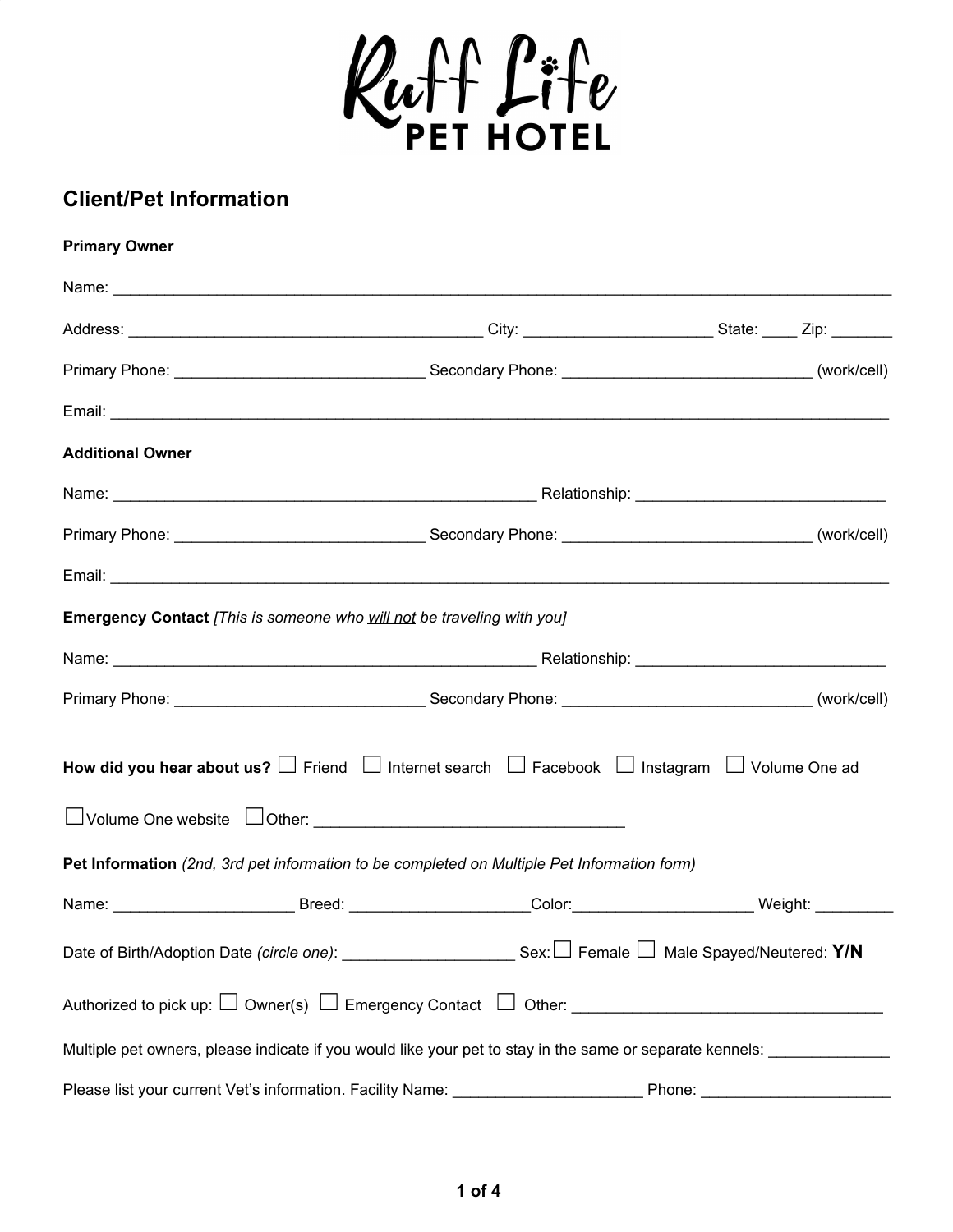

| Food Information [please bring in appropriately sized container, labeled]                                               |
|-------------------------------------------------------------------------------------------------------------------------|
| Feed my pet: $\Box$ Breakfast (~7:30-8:30AM) $\Box$ Lunch ~11:30-12:30PM) $\Box$ Dinner (~4:30-5:30PM) $\Box$ Free Feed |
|                                                                                                                         |
| Please list any food allergies/restrictions/other specific info for feedings: ________________________________          |
| <b>Medications/Allergies</b>                                                                                            |
| Does your pet require any medication to be administered? Y/N                                                            |
| If yes, please list medication name(s) and dosing instructions:                                                         |
| *Please leave medications in original containers.                                                                       |
| Does your pet have any non-food related allergies we should be aware of? Y/N                                            |
|                                                                                                                         |
| <b>Getting to Know Your Pet: All Services</b>                                                                           |
| Your pet must be free of fleas & ticks. Please list what type of flea & tick preventative you use. [Required Question]  |
|                                                                                                                         |
| Does your pet have any of the following health problems? [Required Question]<br>Y/N                                     |
| Seizures<br>❏                                                                                                           |
| <b>Heart issues</b>                                                                                                     |
| Open Sores<br>❏<br>Taking a sedative medication<br>❏                                                                    |
| Is pregnant or nursing<br>❏                                                                                             |
|                                                                                                                         |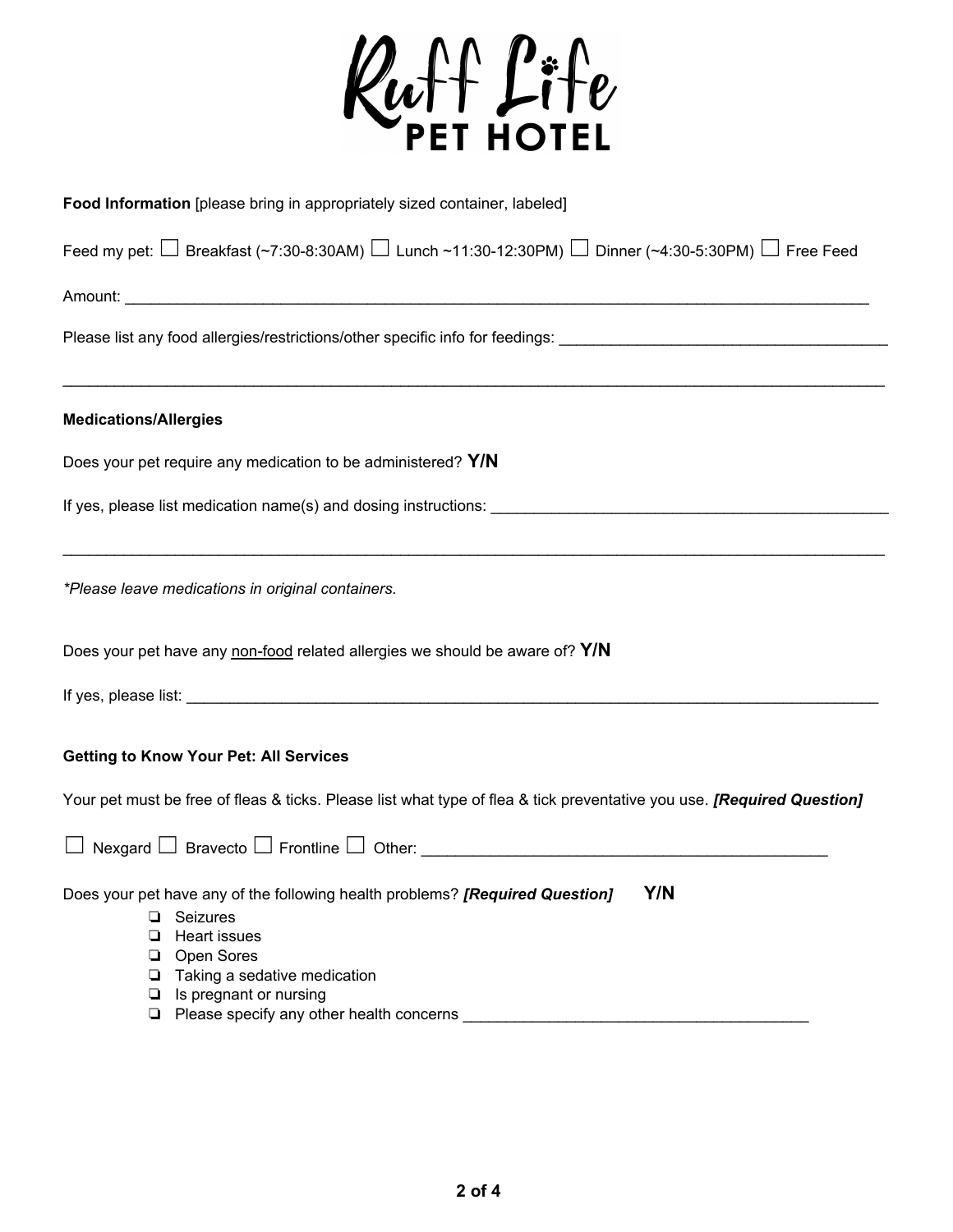

**\_\_\_\_\_\_\_\_\_\_\_\_\_\_\_\_\_\_\_\_\_\_\_\_\_\_\_\_\_\_\_\_\_\_\_\_\_\_\_\_\_\_\_\_\_\_\_\_\_\_\_\_\_\_\_\_\_\_\_\_\_\_\_\_\_\_\_\_\_\_\_\_\_\_\_\_\_\_\_\_\_\_\_\_\_\_\_\_\_\_\_\_\_\_\_**

\_\_\_\_\_\_\_\_\_\_\_\_\_\_\_\_\_\_\_\_\_\_\_\_\_\_\_\_\_\_\_\_\_\_\_\_\_\_\_\_\_\_\_\_\_\_\_\_\_\_\_\_\_\_\_\_\_\_\_\_\_\_\_\_\_\_\_\_\_\_\_\_\_\_\_\_\_\_\_\_\_\_\_\_\_\_

**\_\_\_\_\_\_\_\_\_\_\_\_\_\_\_\_\_\_\_\_\_\_\_\_\_\_\_\_\_\_\_\_\_\_\_\_\_\_\_\_\_\_\_\_\_\_\_\_\_\_\_\_\_\_\_\_\_\_\_\_\_\_\_\_\_\_\_\_\_\_\_\_\_\_\_\_\_\_\_\_\_\_\_\_\_\_\_\_\_\_\_\_\_\_\_**

\_\_\_\_\_\_\_\_\_\_\_\_\_\_\_\_\_\_\_\_\_\_\_\_\_\_\_\_\_\_\_\_\_\_\_\_\_\_\_\_\_\_\_\_\_\_\_\_\_\_\_\_\_\_\_\_\_\_\_\_\_\_\_\_\_\_\_\_\_\_\_\_\_\_\_\_\_\_\_\_\_\_\_\_\_\_

May we give your pet treats? **Y/N**

|  |  | Would you consider your pet aggressive? [Required Question] Y/N |
|--|--|-----------------------------------------------------------------|
|--|--|-----------------------------------------------------------------|

| Has your pet ever bitten a person? If yes, please describe the situation: [Required Question] | Y/N |
|-----------------------------------------------------------------------------------------------|-----|
|                                                                                               |     |

Has your pet ever bitten another animal? If yes, please describe the situation: *[Required Question]* **Y/N**

**Grooming Services** *(only needs to be answered if your pet is getting hair cut/trim services):*

| We require that your pet has not had any vaccinations in the past 48 hours of your full/maintenance grooming |     |
|--------------------------------------------------------------------------------------------------------------|-----|
| appointment. Please circle 'Y' to agree to these terms. [Required Question]                                  | Y/N |

How were your pet's past grooming experiences? (if any) \_\_\_\_\_\_\_\_\_\_\_\_\_\_\_\_\_\_\_\_\_\_\_\_

## **Additional Questions:**

\*not required but completing these questions will help us get to know your pet to make their stay as comfortable as *possible. Grooming only bookings do not need to complete these questions.*

 $\_$  ,  $\_$  ,  $\_$  ,  $\_$  ,  $\_$  ,  $\_$  ,  $\_$  ,  $\_$  ,  $\_$  ,  $\_$  ,  $\_$  ,  $\_$  ,  $\_$  ,  $\_$  ,  $\_$  ,  $\_$  ,  $\_$  ,  $\_$  ,  $\_$  ,  $\_$  ,  $\_$  ,  $\_$  ,  $\_$  ,  $\_$  ,  $\_$  ,  $\_$  ,  $\_$  ,  $\_$  ,  $\_$  ,  $\_$  ,  $\_$  ,  $\_$  ,  $\_$  ,  $\_$  ,  $\_$  ,  $\_$  ,  $\_$  ,

Does your pet have any medical restrictions on his/her activities? **Y/N** If yes, please describe:

|  | Is it okay to give your pet a walk during their stay? (Dog's Only, *We try to get everyone out when it's nice out) Y/N |  |
|--|------------------------------------------------------------------------------------------------------------------------|--|
|  |                                                                                                                        |  |

 $\_$  ,  $\_$  ,  $\_$  ,  $\_$  ,  $\_$  ,  $\_$  ,  $\_$  ,  $\_$  ,  $\_$  ,  $\_$  ,  $\_$  ,  $\_$  ,  $\_$  ,  $\_$  ,  $\_$  ,  $\_$  ,  $\_$  ,  $\_$  ,  $\_$  ,  $\_$  ,  $\_$  ,  $\_$  ,  $\_$  ,  $\_$  ,  $\_$  ,  $\_$  ,  $\_$  ,  $\_$  ,  $\_$  ,  $\_$  ,  $\_$  ,  $\_$  ,  $\_$  ,  $\_$  ,  $\_$  ,  $\_$  ,  $\_$  ,

 $\_$  ,  $\_$  ,  $\_$  ,  $\_$  ,  $\_$  ,  $\_$  ,  $\_$  ,  $\_$  ,  $\_$  ,  $\_$  ,  $\_$  ,  $\_$  ,  $\_$  ,  $\_$  ,  $\_$  ,  $\_$  ,  $\_$  ,  $\_$  ,  $\_$  ,  $\_$  ,  $\_$  ,  $\_$  ,  $\_$  ,  $\_$  ,  $\_$  ,  $\_$  ,  $\_$  ,  $\_$  ,  $\_$  ,  $\_$  ,  $\_$  ,  $\_$  ,  $\_$  ,  $\_$  ,  $\_$  ,  $\_$  ,  $\_$  ,

 $\_$  ,  $\_$  ,  $\_$  ,  $\_$  ,  $\_$  ,  $\_$  ,  $\_$  ,  $\_$  ,  $\_$  ,  $\_$  ,  $\_$  ,  $\_$  ,  $\_$  ,  $\_$  ,  $\_$  ,  $\_$  ,  $\_$  ,  $\_$  ,  $\_$  ,  $\_$  ,  $\_$  ,  $\_$  ,  $\_$  ,  $\_$  ,  $\_$  ,  $\_$  ,  $\_$  ,  $\_$  ,  $\_$  ,  $\_$  ,  $\_$  ,  $\_$  ,  $\_$  ,  $\_$  ,  $\_$  ,  $\_$  ,  $\_$  ,

How does your pet react to new people? \_\_\_\_\_\_\_\_\_\_\_\_\_\_\_\_\_\_\_\_\_\_\_\_\_\_\_\_\_\_\_\_\_\_\_\_\_\_\_\_\_\_\_\_\_\_\_\_\_\_\_\_\_\_\_\_\_\_\_\_\_\_

Does your pet like to cuddle/ affection from people? Y/N \_\_\_\_\_\_\_\_\_\_\_\_\_\_\_\_\_\_\_\_\_\_\_\_\_\_\_\_\_\_\_\_\_\_\_\_\_\_\_\_\_\_\_\_\_\_\_\_\_\_

Please describe your pet's overall temperament: \_\_\_\_\_\_\_\_\_\_\_\_\_\_\_\_\_\_\_\_\_\_\_\_\_\_\_\_\_\_\_\_\_\_\_\_\_\_\_\_\_\_\_\_\_\_\_\_\_\_\_\_\_\_\_\_